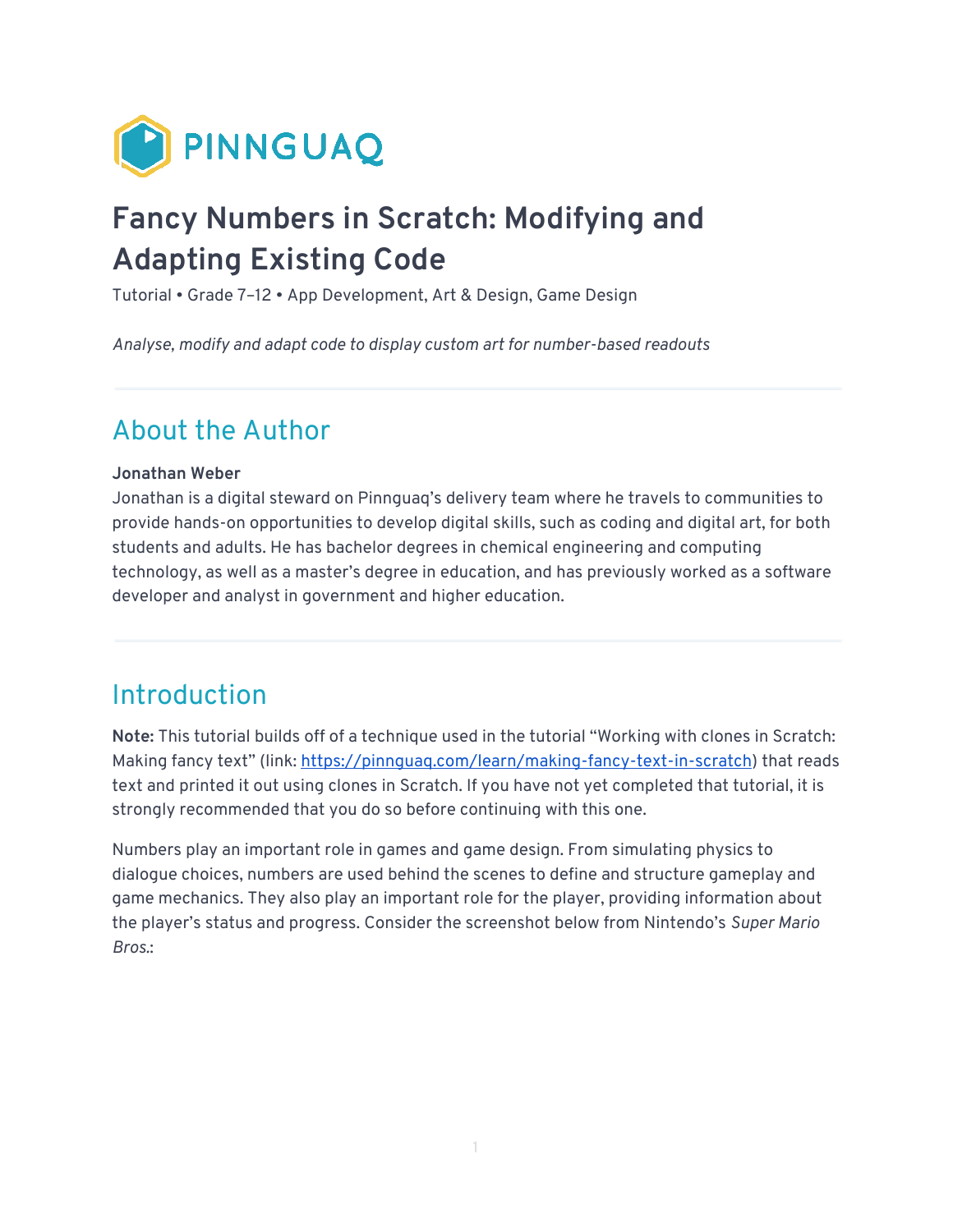

**Source:** Super Mario Wiki. Retrieved from [https://www.mariowiki.com/images/1/13/SMB\\_NES\\_World\\_1-1\\_Screenshot.png](https://www.mariowiki.com/images/1/13/SMB_NES_World_1-1_Screenshot.png) on May 2nd, 2020

You can see a handful of numbers at the top that tell the player:

- their current score (status)
- number of coins they've collected (status)
- which world and level they're on (progress)
- how much time is remaining (status/progress)

Presenting information to the player helps them make choices about how they will play. With the information in the example above, the player might decide to go out of their way to grab an extra coin or two if they're close to reaching 100 coins for the 1-UP; or skip trying to gather coins altogether if they're running low on time.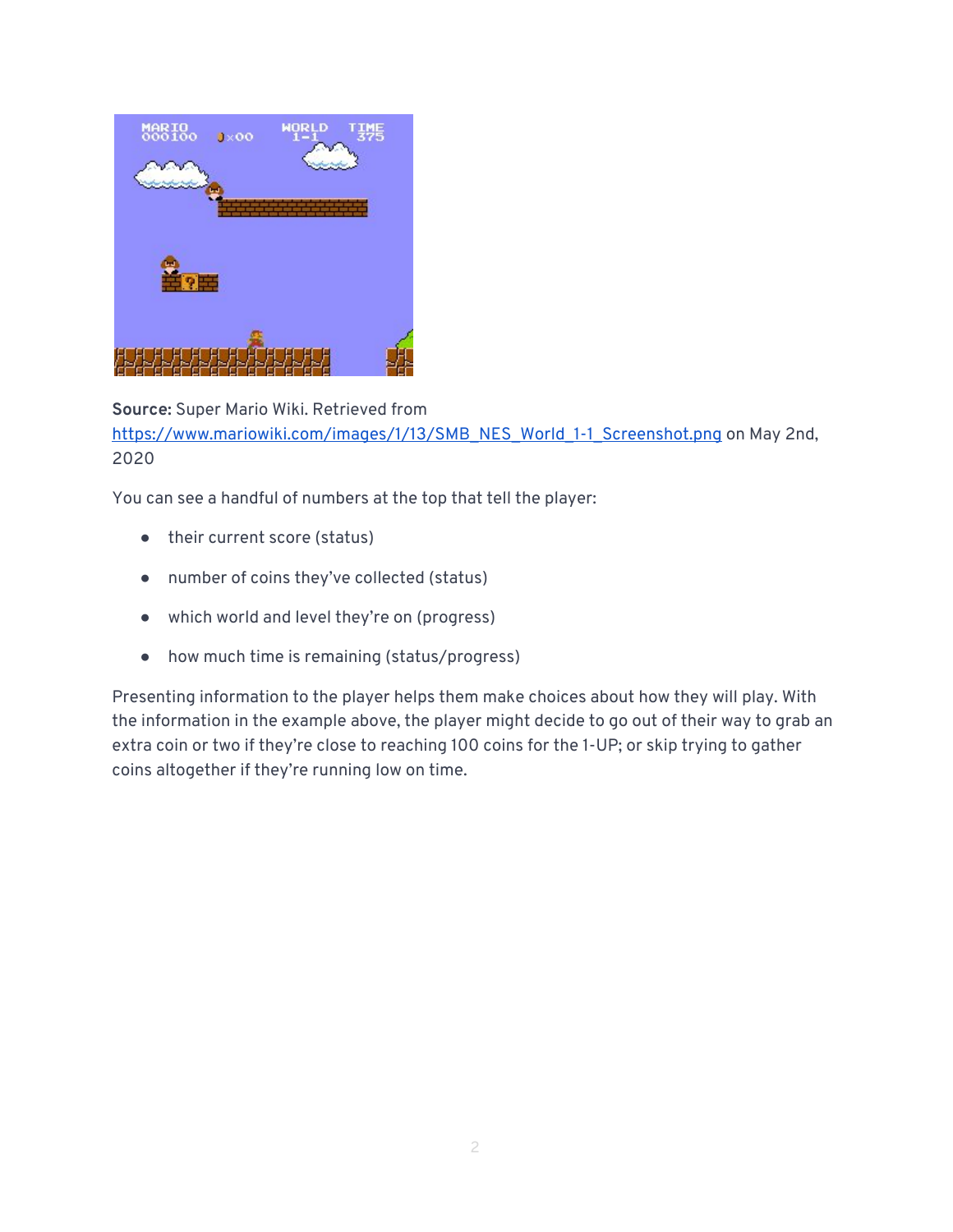

Scratch offers three built-in styles to display numbers: Two of them are the Looks blocks "Say text" and "Think text" and the third is the variable display itself, which can be a small readout or a large readout. While this basic functionality is useful, a custom display would be aesthetically preferable and potentially more functional than what is already offered.

In this tutorial, you will learn how to parse numbers in Scratch so that they can be written out in a custom font, using clones, to create such a custom number display. You can use this technique as the basis for creating better looking readouts for things like timers and counters (for example, score or "lives" counters) that you might want to use in your game. You will also learn how to trace a program's execution to help you understand how it runs and how existing code might be adapted for your purposes.

A starter project has been prepared that has a sprite with custom art costumes for the numbers 0 to 9. This will be used as the starting point for the tutorial, though if you wanted to, you could make your own custom number art. The starter project also contains code that was used previously to write out fancy letters. You can adapt this code to fit this tutorial or you can create it yourself.

#### **Vocabulary**

- **Decrement (programming)**  Decrementing is the opposite operation of incrementing and means decreasing a variable by 1. See "Increment (programming)" for more details.
- **Increment (programming)**  As seen in the often-used phrase "incrementing a/the variable", incrementing means to increase by one. This is a common operation in coding, being used with a counter variable to keep track of the number of times that code runs or to read through text character-by-character. Decrementing is the opposite operation and means decreasing by one.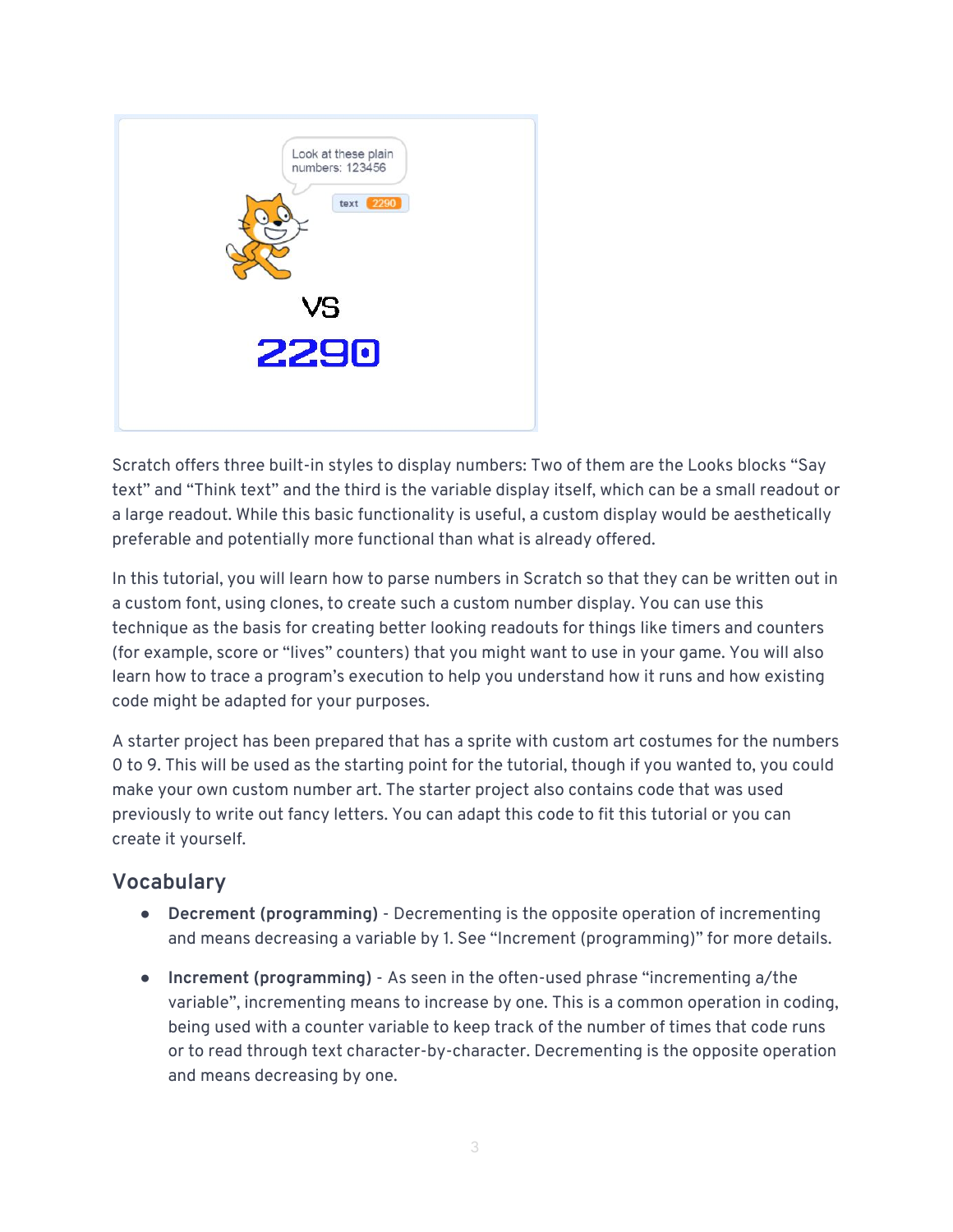- **Parsing (programming)** Parsing (from the verb "to parse") means reading and understanding something. Computers often are required to parse data, such as numbers and text, in order to be able to do something with it.
- **Tracing (programming)** Tracing the execution of a program means to run code "manually" and keep track of the results. Tracing is done to understand what a program does (if you're unable to run the program) and how it does it and also to track down bugs that might occur.

# **Materials**

- Scratch (online or desktop)
- Fancy numbers in Scratch (starter project) <https://scratch.mit.edu/projects/391580862/>)
- Fancy numbers in Scratch (completed project) <https://scratch.mit.edu/projects/391589130/>)

# Computer Activity

### **Starter project**

The starter project for this activity provides you with a sprite with costumes for the numbers 0 to 9 as well as the code below, the development of which can be reviewed in the "Working with clones in Scratch: Making fancy text" (link:

[https://pinnguaq.com/learn/making-fancy-text-in-scratch\)](https://pinnguaq.com/learn/making-fancy-text-in-scratch) tutorial. As an exercise, look at the code and try to explain to yourself what it does.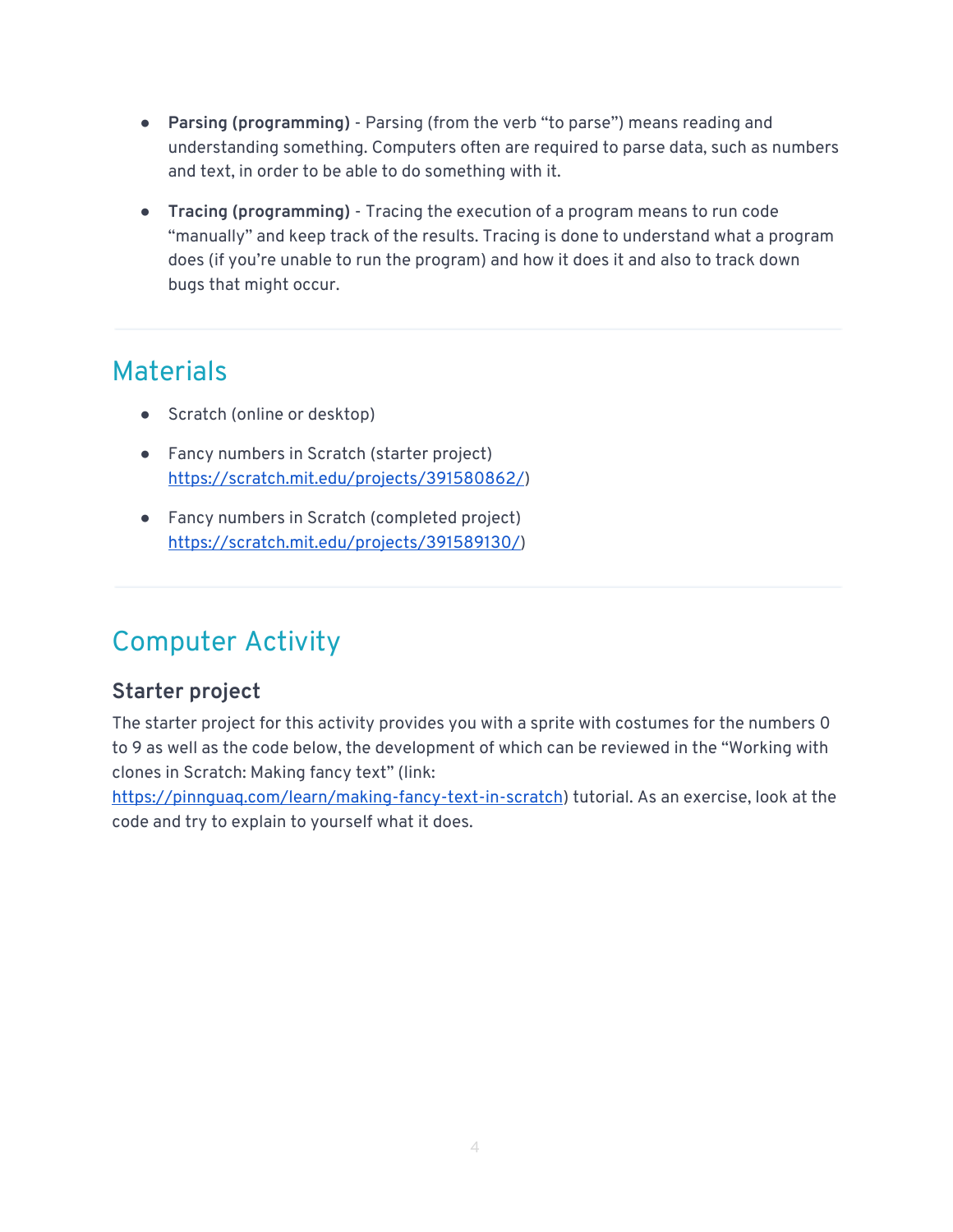

Being able to read code and determine its function is an important skill to develop so that you can learn from, use, and repurpose code that others have written. It's useful to be able to do this both overall— i.e., figuring out what an entire block of code is supposed to accomplish—and in smaller chunks—i.e., figuring out what individual lines or blocks do or how they contribute to fulfilling the purpose of the code.

Being able to read and understand code is based on both knowledge and experience: the more you know about the language the code is written in (in this case, Scratch blocks), the easier it is to understand what it's supposed to do; likewise, the more code that you've seen and the more ways you've seen it used allow you to compare new code to previous code and make it easier to understand. Knowing that the code was from a previous tutorial on fancy text, you might have determined (or guessed) that the overall purpose of this code was to write out a piece of text using sprite clones and custom costume art. For line-by-line explanations, I've provided an annotated version of the code below, using the Scratch "comment" feature: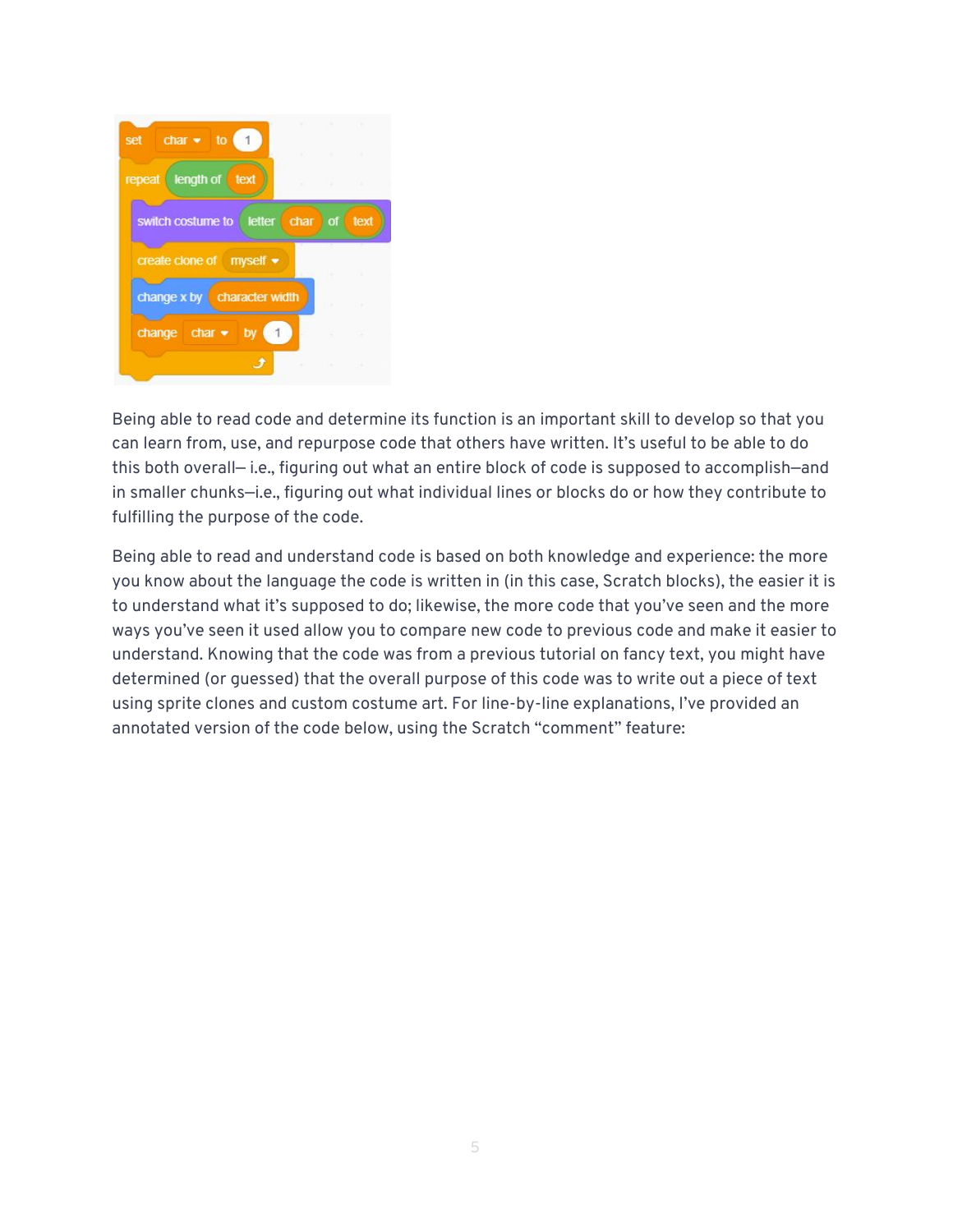

### **From text to numbers**

Since the goal of this tutorial is to learn to create fancy/custom numbers in Scratch, you first need to think about the similarities and differences between numbers and text, especially where it might mean changing the code that you already have. I've listed some important similarities and differences below, but before reading them, I want you to think about it and come up with some of your own. Compare the ones you came up with to the ones I have below. Did you miss something? Did I miss something? How might you plan for the impact of the similarities and differences?

- 1. Numbers can be treated as text in Scratch so the same basic structure for reading data, whether it's a number or a line of text, should stay the same. *The starter project already*  includes code that we can use for this purpose. ✔
- 2. Text (letters) and numbers look different so new costumes for the sprite will be needed. *Luckily, the starter project covers this difference.* ✔
- 3. Numbers used in timers and score counters don't usually have blank spaces, so accounting for blank spaces shouldn't be needed.  $\checkmark$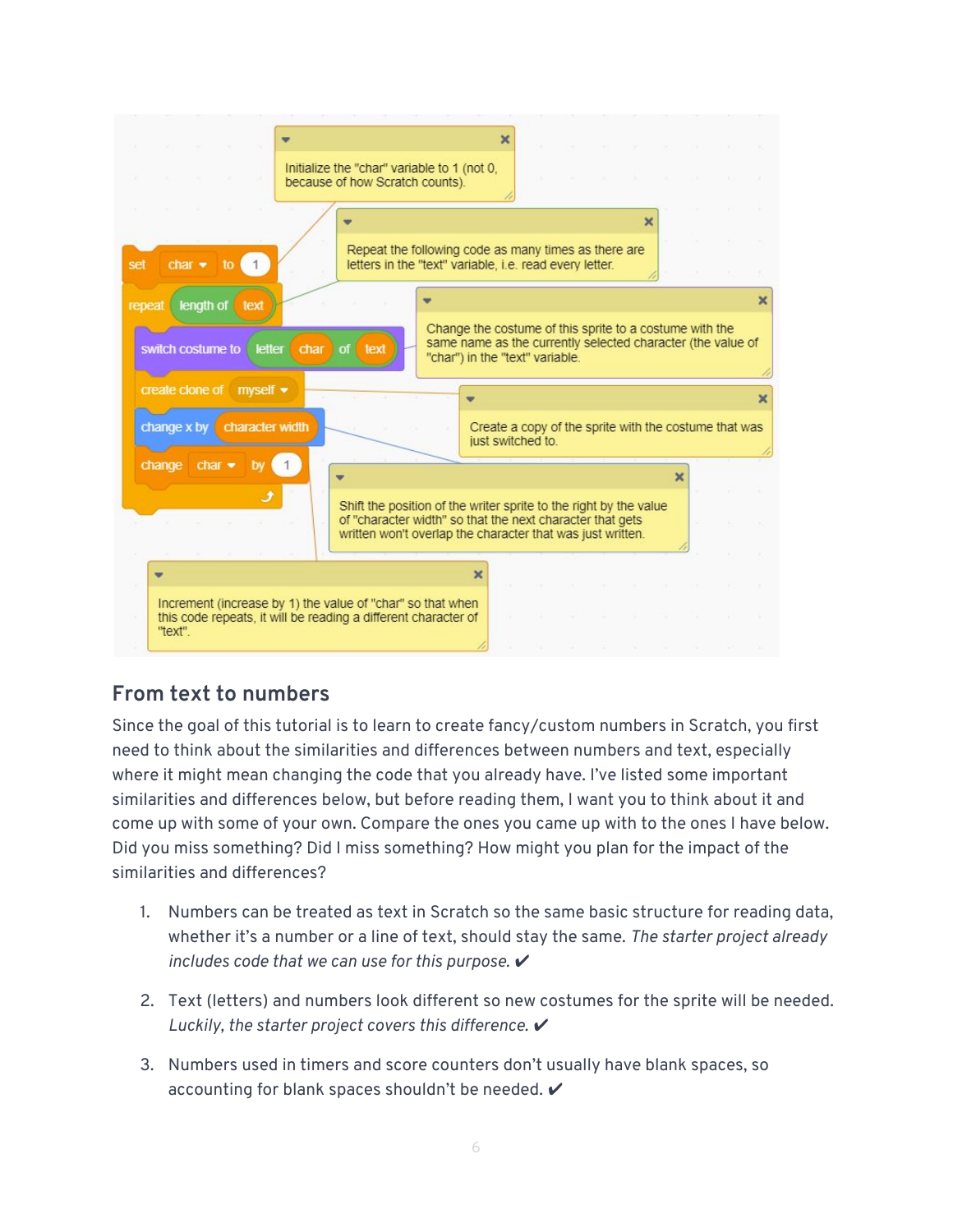- 4. Because of how numbers are conventionally read, counters and timers tend to be right-hand aligned, that is, the rightmost digit stays in the same place and the numbers are added relative to it, on the left. This means that the numbers should be read and placed right-to-left, starting with the "ones" digit on the far right.
- 5. Timers may include a decimal point, and if they have a decimal point, a specific number of numbers after the decimal needs to be set. This is a special case that will not be addressed, so timers for now will be limited to whole numbers only. **x**

I've put checkmarks  $(V)$  beside the ones I think are mostly or already addressed. I put an ex (✘) beside #5 to indicate that while it is an important consideration, I will not be addressing it in this solution. Figuring out how to address #4—reading and displaying digits in reverse order—means adapting the code that we already have and changing it so that it does what we want.

### **Reading numbers right-to-left**

To change from left-to-right to right-to-left, you first need to figure out what part of the code controls what character is being read. In the code I'm using, the current character is selected by the "Letter # of text" Operator block:



As I've currently set up the loop, it increments "char" each time it runs, such that the character that is being selected moves from left to right. To help illustrate this, I will do what's called "tracing": manually simulating or keeping track of the values of variables in a program as it runs. I will use a table to help organize this information. I will record the value of "char", the number of times the repeat block has run, and the letter that is being selected out of the word "Pinnguaq" as part of my trace:

| <b>Repeat block count</b> | char (variable)   | text (variable) | Letter (char) of (text)    |
|---------------------------|-------------------|-----------------|----------------------------|
| 0 (not yet run)           | 1 (initial value) | Pinnguag        | -- (not yet run)           |
|                           |                   | Pinnguag        | Letter 1 of Pinnguag $= P$ |
|                           |                   | Pinnguag        | Letter 2 of Pinnguag $=$ i |
| 3                         | 3                 | Pinnguag        | Letter 3 of Pinnguag = $n$ |
| $\overline{4}$            | 4                 | Pinnguag        | Letter 4 of Pinnguag = $n$ |
| 5                         | 5                 | Pinnguag        | Letter 5 of Pinnguag $= q$ |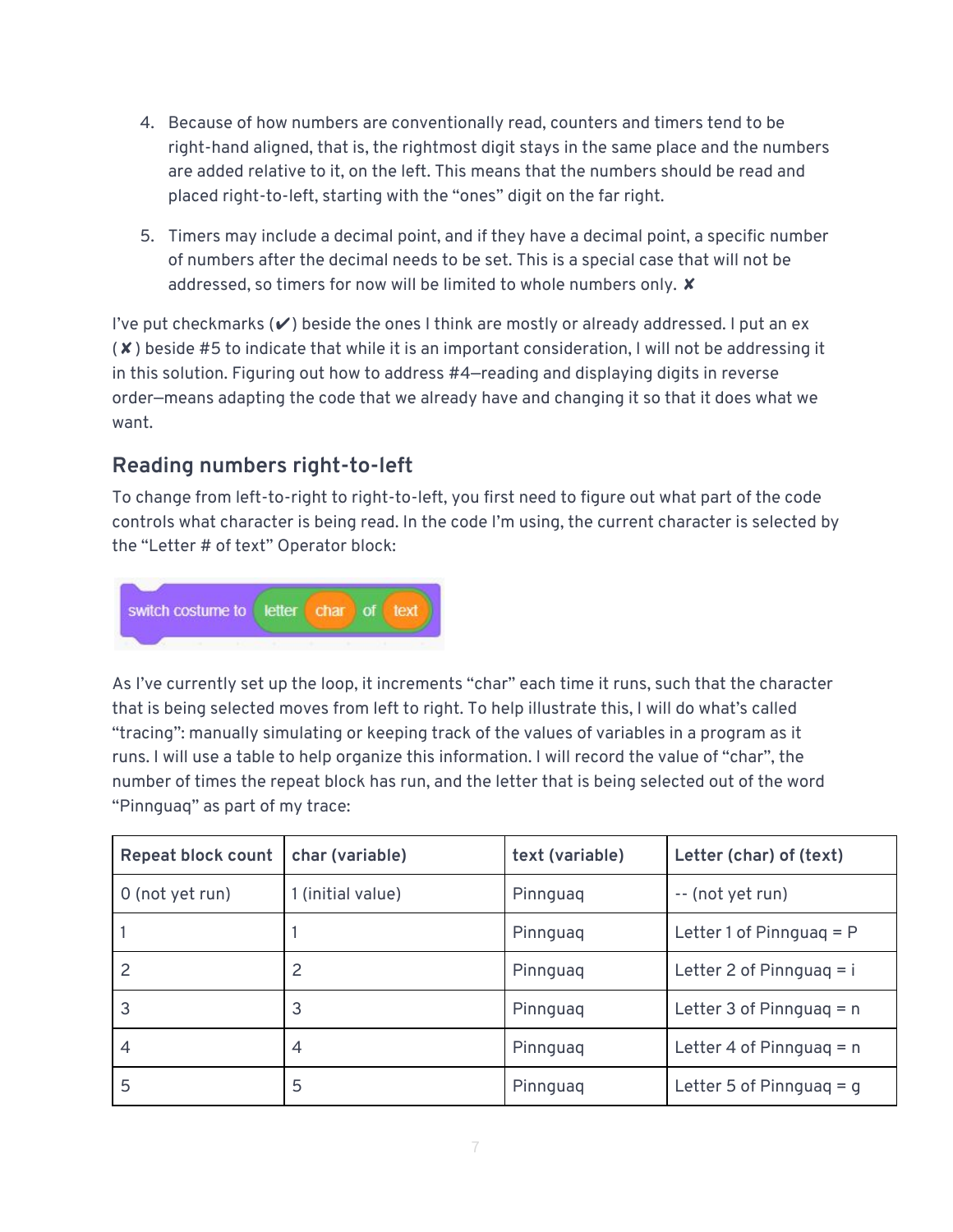I only ran the Repeat block 5 times, but I think you get the idea. You can use this understanding of how the "Letter # of text" Operator works to express the question or questions you will need to answer. With the example text of Pinnguaq, one way to express the question would be:

#### **q = Letter ? of Pinnguaq**

Or, broken down:

- 1. What character number is the q?
- 2. And then, looking at the table above, once you figure out that number, how can you decrement that number—to move left—as another number increases?

Try to answer these two questions yourself before continuing.

For #1, the answer seems obvious when written, but might not be immediately apparent: the last letter of a given text is the same as the number of characters in the text (that is, the length of the text). So in my example, "Pinnguaq" is 8 letters long, so the letter "q" is the 8th character. Thus:

| text (variable) | Letter # of (text)         | #                       | Length of text $- ? = #$ |
|-----------------|----------------------------|-------------------------|--------------------------|
| Pinnguag        | Letter 8 of Pinnguag $= q$ | 8                       | $8 - 0 = 8$              |
| Pinnguag        | Letter 7 of Pinnguag $=$ a |                         | $8 - 1 = 7$              |
| Pinnguag        | Letter 6 of Pinnguag $= u$ | 6                       | $8 - 2 = 6$              |
|                 | $\bullet\bullet\bullet$    | $\bullet\bullet\bullet$ | $\bullet\bullet\bullet$  |
| Pinnguag        | Letter 1 of Pinnguag $=$ P |                         | $8 - 7 = 1$              |

So all you would need is a counter that runs from 0 to 7 (the length of the text − 1) to be able to go from the last letter of Pinnguaq to the first, since Scratch has an Operator that can tell you how long a word is, "Length text":



This is actually already being used in the starter project to set the number of times the Repeat block runs. In terms of repurposing code, the "char" variable in the starter project already runs from 1 to the length of the text, so it's just a matter of subtracting 1 from it when it is used to make it run from 0 to the length of the text − 1.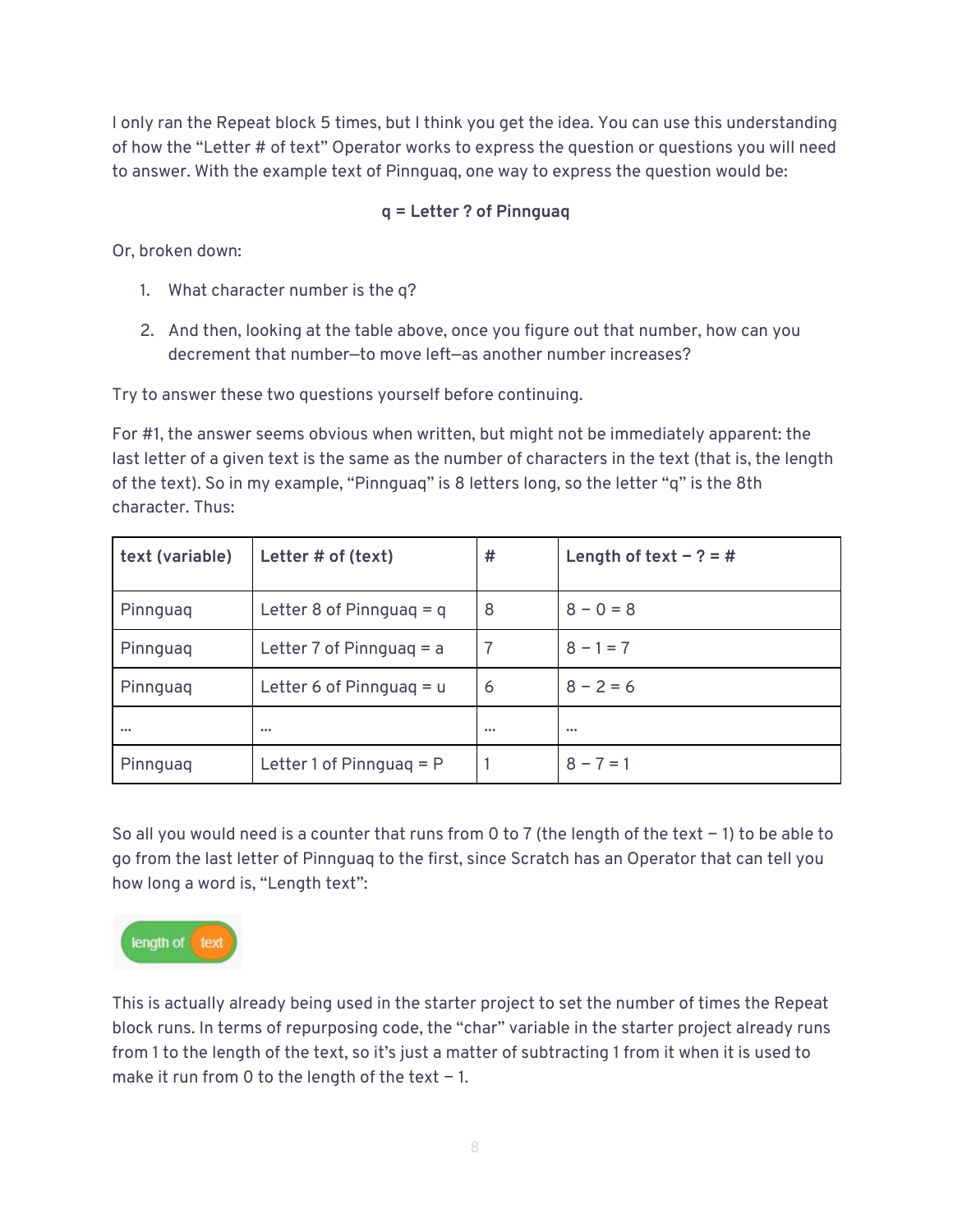Try making the modifications to your code for it to read text backwards yourself, before looking at the solution below.

| $char \rightarrow to @$<br>set                   |                                         |                                              |              |             |                   | TAC CONTRACTOR AND CONTRACTOR |                              | <b>Contract Contract</b> | - 30               |
|--------------------------------------------------|-----------------------------------------|----------------------------------------------|--------------|-------------|-------------------|-------------------------------|------------------------------|--------------------------|--------------------|
| repeat length of text                            |                                         |                                              |              |             |                   |                               |                              | $\sim$ 40                |                    |
| switch costume to<br>letter                      | length of $text$ ) - $\frac{1}{2}$ char |                                              |              |             |                   | 1                             | of                           | text                     |                    |
| create clone of myself $\bullet$                 |                                         | the control of the control of the control of |              |             | Telecommunication | <b>STAR</b>                   | and the state                |                          |                    |
| change x by<br>$\overline{0}$                    | character width                         |                                              | ×<br>٠       | <b>A</b>    | <b>COL</b>        | <b>COMPANY</b>                | <b>SILLER</b><br><b>Sec.</b> |                          | $\sim$ 100<br>- 12 |
| change char $\bullet$<br>by<br>$\vert$ 1 $\vert$ |                                         |                                              |              |             |                   |                               |                              |                          |                    |
|                                                  |                                         |                                              | <b>STATE</b> | <b>STEP</b> | $\sim$            |                               |                              |                          |                    |

In my solution, there are only two changes between the left-to-right parsing and the right-to-left parsing:

- 1. The "Letter # of text" operator now selects from the last character (which is the same as the length of text) to the first character.
- 2. The "Change x by" block that's used to space out the characters as they're written uses a Subtraction operator to convert a positive number (character width) into a negative number as "left = negative x" is the Scratch coordinate convention.

# Conclusion

In this tutorial, you learned how to adapt existing code to serve a new purpose and learned about program tracing and how it can help you understand new code. Your adapted code can be used as the basis for creating number readouts in your Scratch projects. There are at least three issues still outstanding, though:

- 1. How can a number readout be refreshed or updated?
- 2. How fast or how often does a number readout need to be refreshed or updated?
- 3. Related to #2, as more and more digits are written, the display takes longer to update. How can a number readout be displayed all at once?